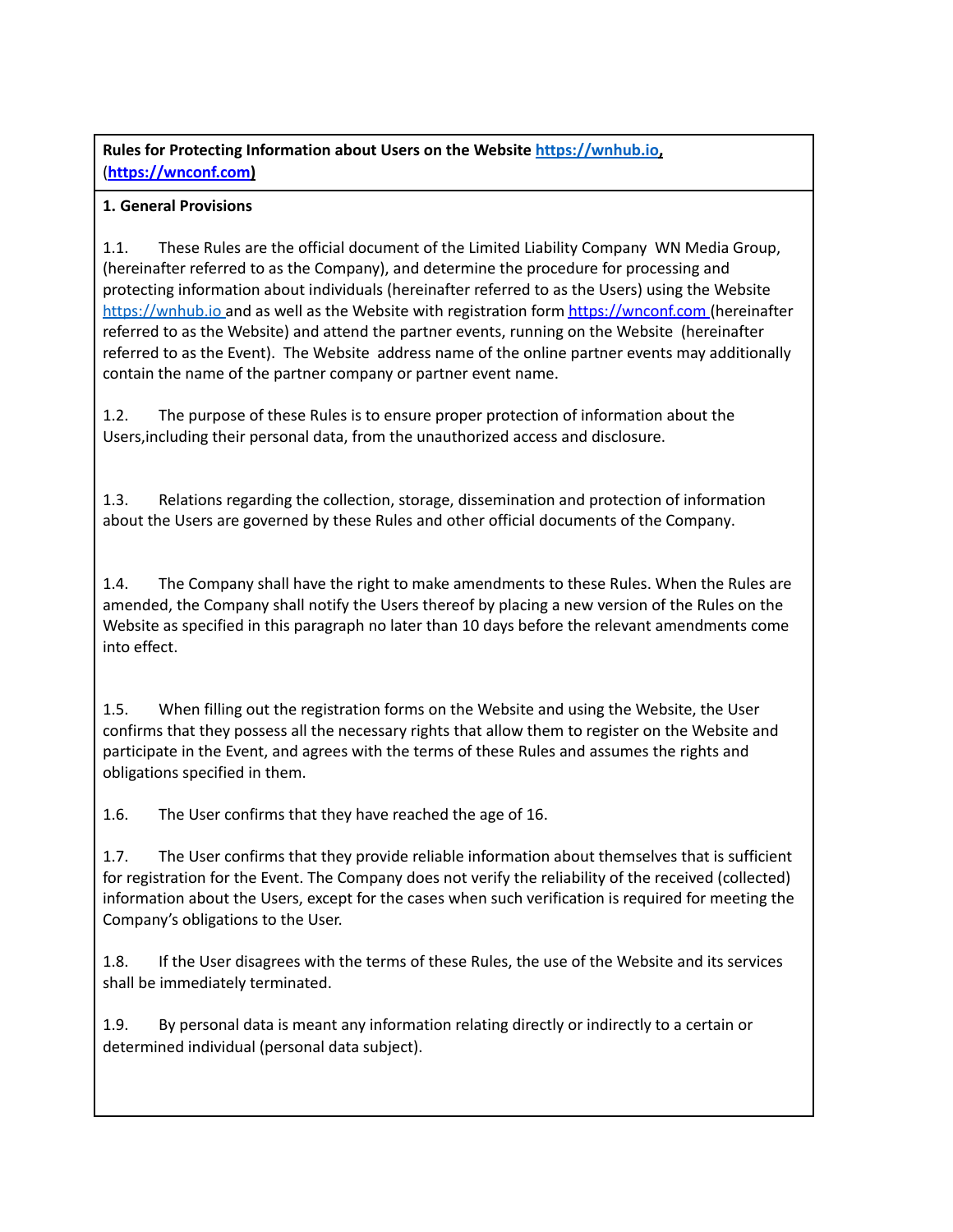1.10. By personal data processing is meant any action (operation) or a set of actions (operations) with personal data performed with automation tools or without them, including collection, recording, systematization, accumulation, storage, specification (updating, modification), extraction, use, transfer (distribution, provision, access), depersonalization, blocking, deletion, and destruction of personal data.

1.11. These Rules apply only to the Website [https://wnhub.io](https://wnhub.io/), [https://wnconf.com](https://wnconf.com/) as well as online partner events held on the Website. The Company shall not control and shall not be responsible for the third-party Websites that the User may visit following the links available on this Website.

1.12. If the User registers the Website using Google account - The Company shall have the right to save and collect the following User Google account data: name, email address, language settings and profile photo, Application settings.

#### **2. Information Processing Purposes**

2.1. Purposes of personal data processing.

2.1.1. The Company carries out the processing of users' personal data with the following purposes: to execute the Standard offer contract between the Company and the User for providing the Services related to the participation in the Event.

- to organize the User's participation in the Event;
- with which the User has provided personal data;
- to process the responses to the Users' requests;
- to provide the User with information about the Company and the Company's events;
- to send the Company's news items to the User;
- to fulfill powers and obligations assigned to the Company;
- with other purposes with the User's consent.

2.1.2. The Company processes personal data of the Users who intend to participate in the Event as volunteers and have filled out the appropriate registration form with the purposes of meeting Company's obligations to the Users regarding the use of the Website and the Users' participation in the Event as volunteers and with the consent of the subject of personal data to the processing of their personal data.

2.1.3. The Company processes other information about Users to: - ensure the functioning and security of the Website; - to improve the quality of the Website.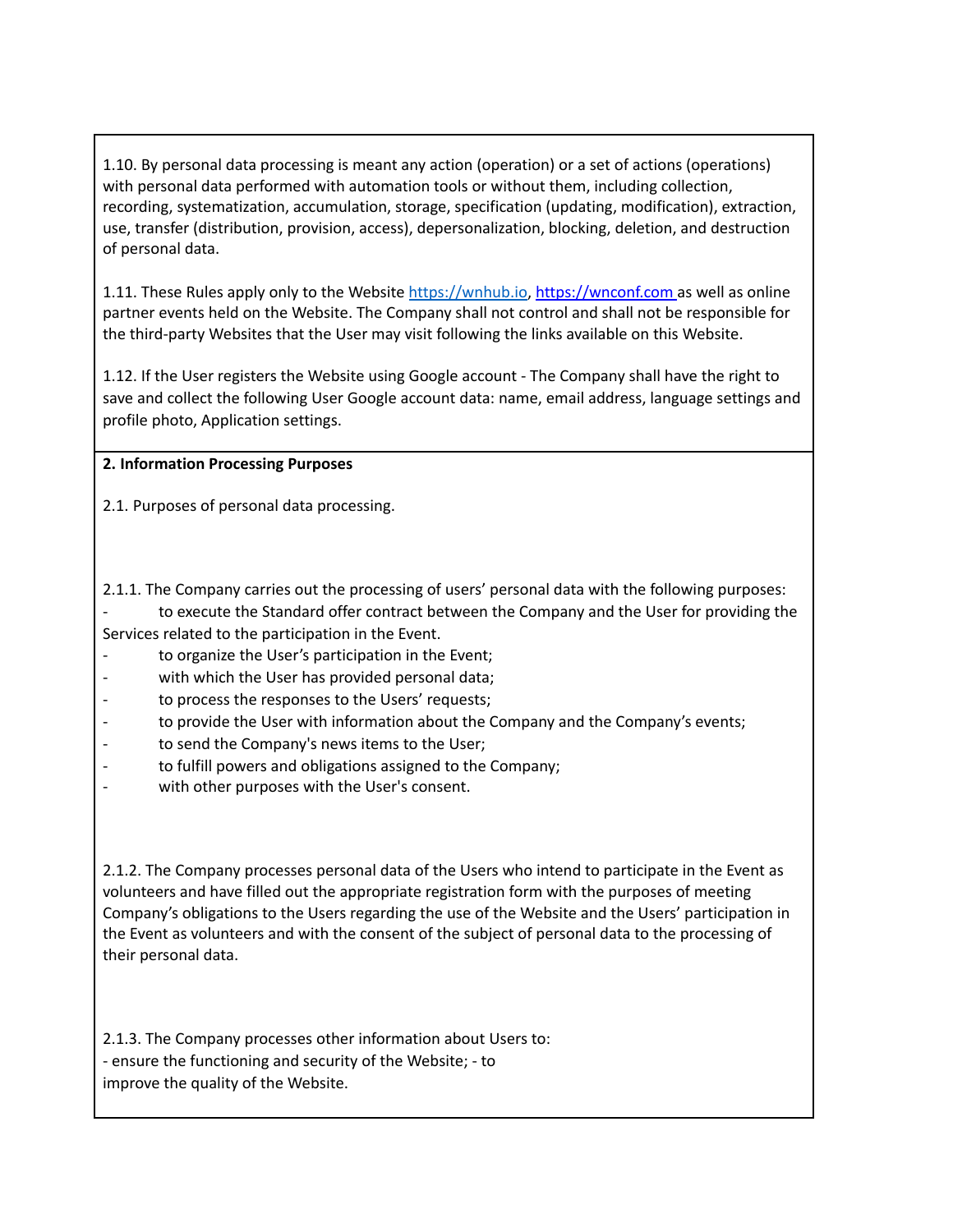### **3. Types of Information about Users**

3.1. Personal data of Users, who provide information by filling out registration forms on the Website (paragraph 4.2 of these Rules).

3.2. Personal data and other information contained in messages that the User sends to the Company.

3.3. The Company may also process other information about Users, including the following:

3.3.1. Extra data obtained during access to the Website, including data relating to technical facilities (devices), technological interaction with the Website (including the IP-address of the host, type of the user's operating system, the type of browser, geographic location, Internet service provider, data from the address book, data obtained as a result of access to the camera, microphone, and other devices and other similar information), and subsequent actions of the User on the Website.

3.3.2. Information automatically obtained during the access to the Website using cookies. Cookies are small text files that are placed on hard drives of Users' devices during the use of various Websites, designed to assist in customizing the user interface in accordance with the Users' preferences. Most browsers allow you to refuse to accept cookies and remove them from the device's hard drive.

3.3.3. Additional information provided by the Users at the request of the Company to fulfill the Company's obligations to the Users, including obligations arising from the Standard offer contract for rendering services for participation in the Event. The Company is entitled, in particular, to request from the User a copy of the identity document or other document containing the User's name, surname, and photo, as well as other additional information which, at the Company's discretion, will be necessary and sufficient to identify such User and will make it possible to exclude abuses and infringements of the rights of the third parties.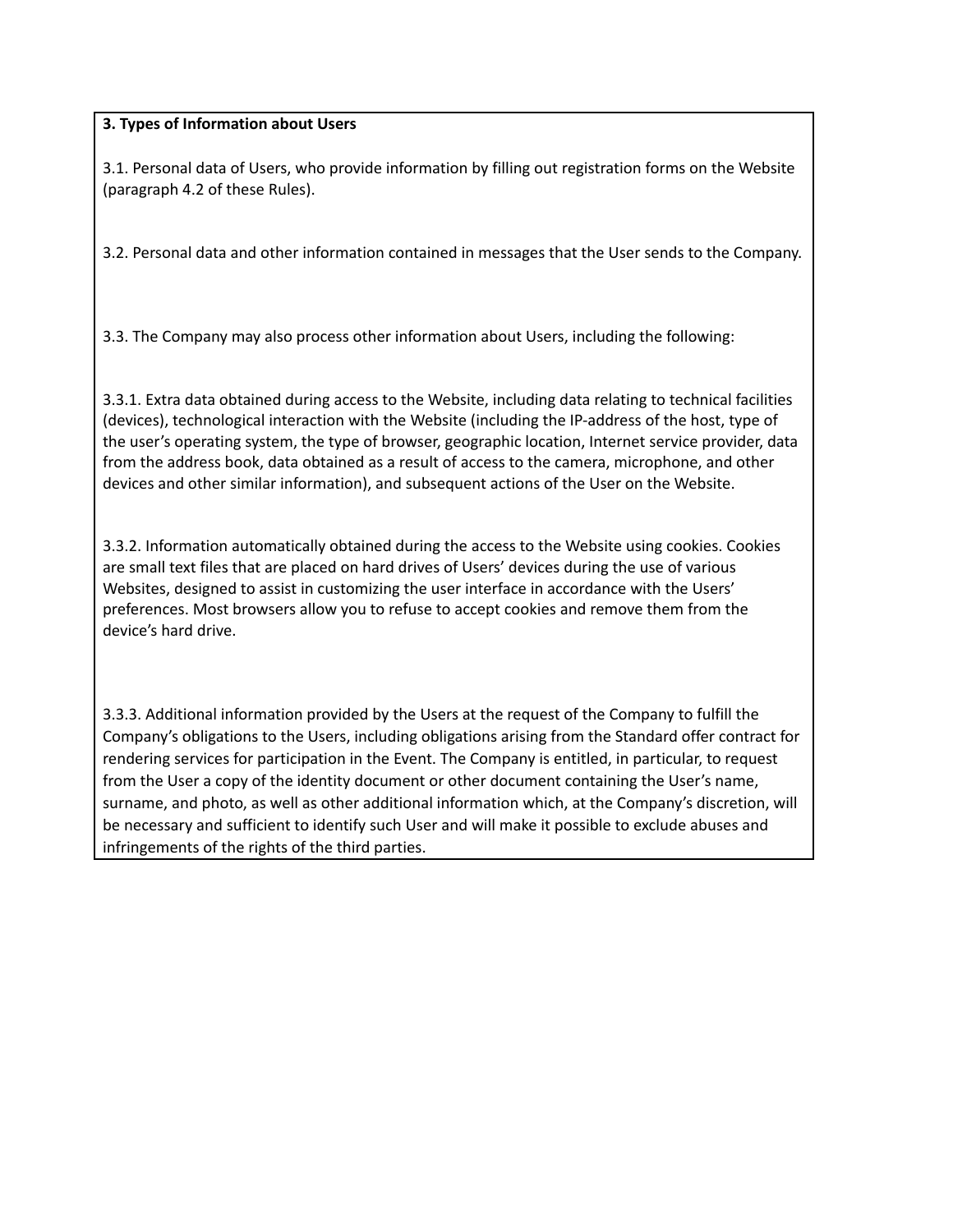#### **4. Personal Data Processing**

4.1. Processing of personal data is carried out on the basis of the following principles:

a) legitimacy of the purposes and methods of processing personal data;

b) conscientiousness;

c) the purposes of processing personal data correspond to the purposes predetermined and claimed during the collection of personal data, as well as the powers of the Company;

d) the volume and nature of the personal data under processing correspond to the ways of processing personal data and the purposes of processing personal data.

4.2. Personal Data Collection

Collection of the User's personal data is carried out on the Website when the User submits the registration form (registration forms):

4.2.1. The registration form at [https://wnhub.io](https://wnhub.io/) and [https://wnconf.com](https://wnconf.com/) is required to be completed if the User wishes to participate in the Event.

4.2.2. The User agrees that the name and/or logo of User`s Company can be used on the Website [\(https://wnhub.io,](https://wnhub.io/) [https://wnconf.com\)](https://wnconf.com/) in the list of members and in the official announcements and ads on other Websites.

### 4.3. Storage and Use of Personal Data

Users' personal data are stored on electronic media and processed within the period required to fulfill the purposes described in these Rules, except for the cases when a longer period of data and information storage is required according to the legislation or authorized by it. Personal data are processed in any lawful way, including the use of automation tools or without them. The processed personal data shall be destroyed or depersonalized when the data processing purposes are achieved or if there is no need to achieve these purposes, unless otherwise provided by the federal law.

### 4.5. Personal Data Transfer

The User agrees and confirms that the Company shall have the right to transfer their personal data to the third parties - partners and contractors who organize events for which the User is registered, to properly perform the Company's duties as an event organizer.

The Company can transfer personal data in the territory of foreign countries. The Company shall take all the necessary measures to ensure the confidentiality and security of personal data in case of a cross-border transfer.

A cross-border transfer of personal data to the territory of foreign countries that do not provide adequate protection of personal data is carried out only with the User's written consent, or to perform the contract according to which the User is a party, as well as in other cases.

4.6. Termination of Personal Data Processing

The Company shall terminate the personal data processing:

if there are conditions for terminating personal data processing or after the specified period has expired;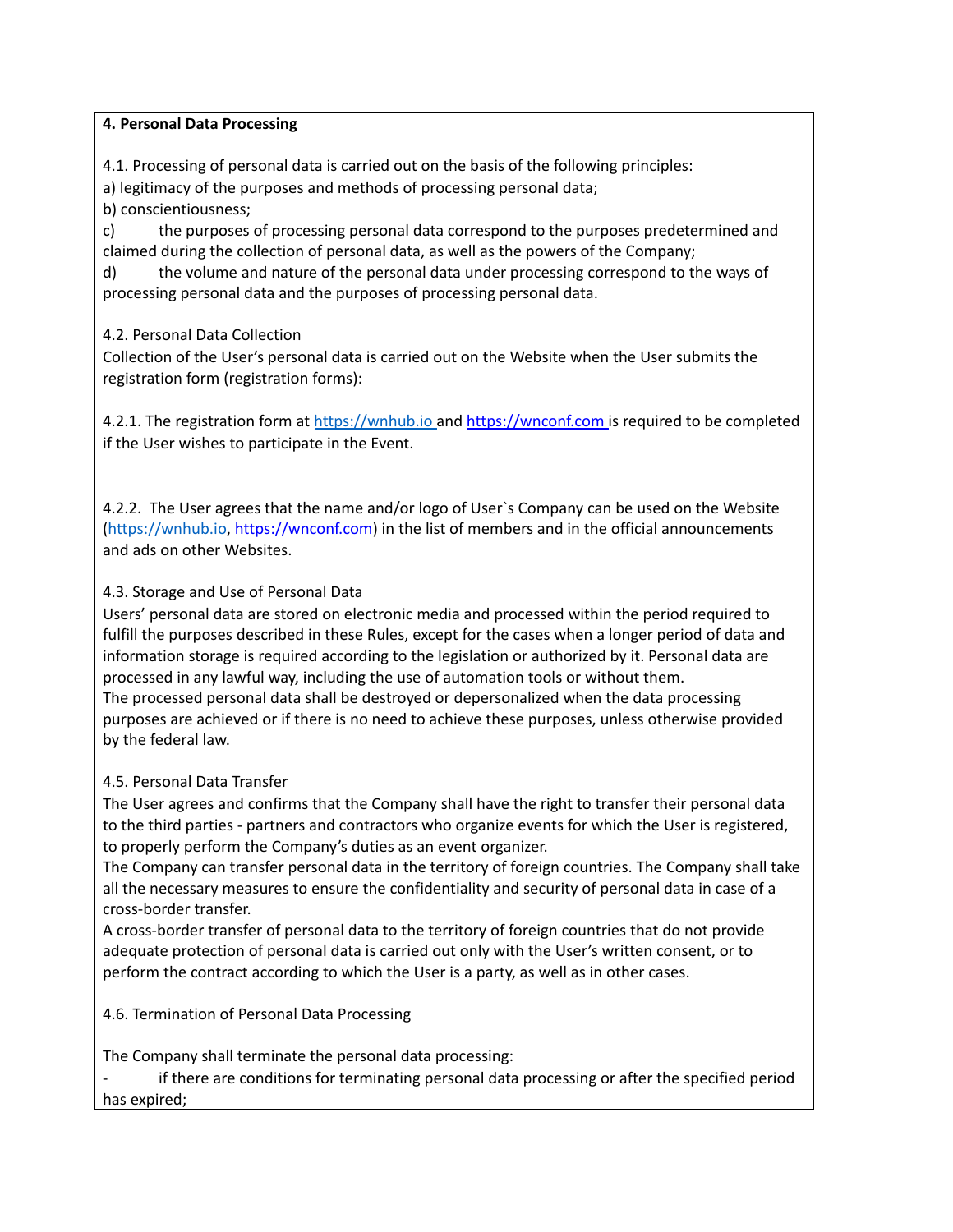when the data processing purposes are achieved or if there is no need to achieve these purposes;- upon the User's request, if the processed personal data are illegally received or not necessary for the stated processing purpose;

in case illegal processing of personal data is revealed, and it is impossible to ensure legal processing;

if the consent period for the processing of personal data has expired or if such consent is withdrawn, if no other legal reasons for the processing of personal data are provided;

in case of the Company's liquidation.

## **5. User Rights**

5.1. The User is entitled:

to receive confirmation of the personal data processing and to have an opportunity to review them;- to obtain information about the legal reasons, purposes, terms and ways of their personal data processing;

- to demand making changes in inaccurate, incomplete or outdated personal data of the User;

to demand to delete their personal data if the personal data are no longer required for the purposes for which they were collected or otherwise processed, or if the personal data are processed illegally and to be informed what measures are taken in this respect;

to request a copy of their personal data being processed;

to demand to limit the personal data processing;

to demand to obtain the User's personal data that they provided to the Company, in a structured,commonly used and machine-readable format, and to have the right to transfer these data to the third party;

to obtain information about their personal data cross-border transfer that has been made or is intended;

to obtain information about the procedure for exercising the rights of the User when the Companyprocesses their personal data;

to demand to exclude the distribution of the Company's news items from the mailout;- to demand to terminate their personal data processing if it is confirmed that the Company processes them illegally, and to be informed what measures are taken in this respect; - to receive answers to questions regarding the User's personal data.